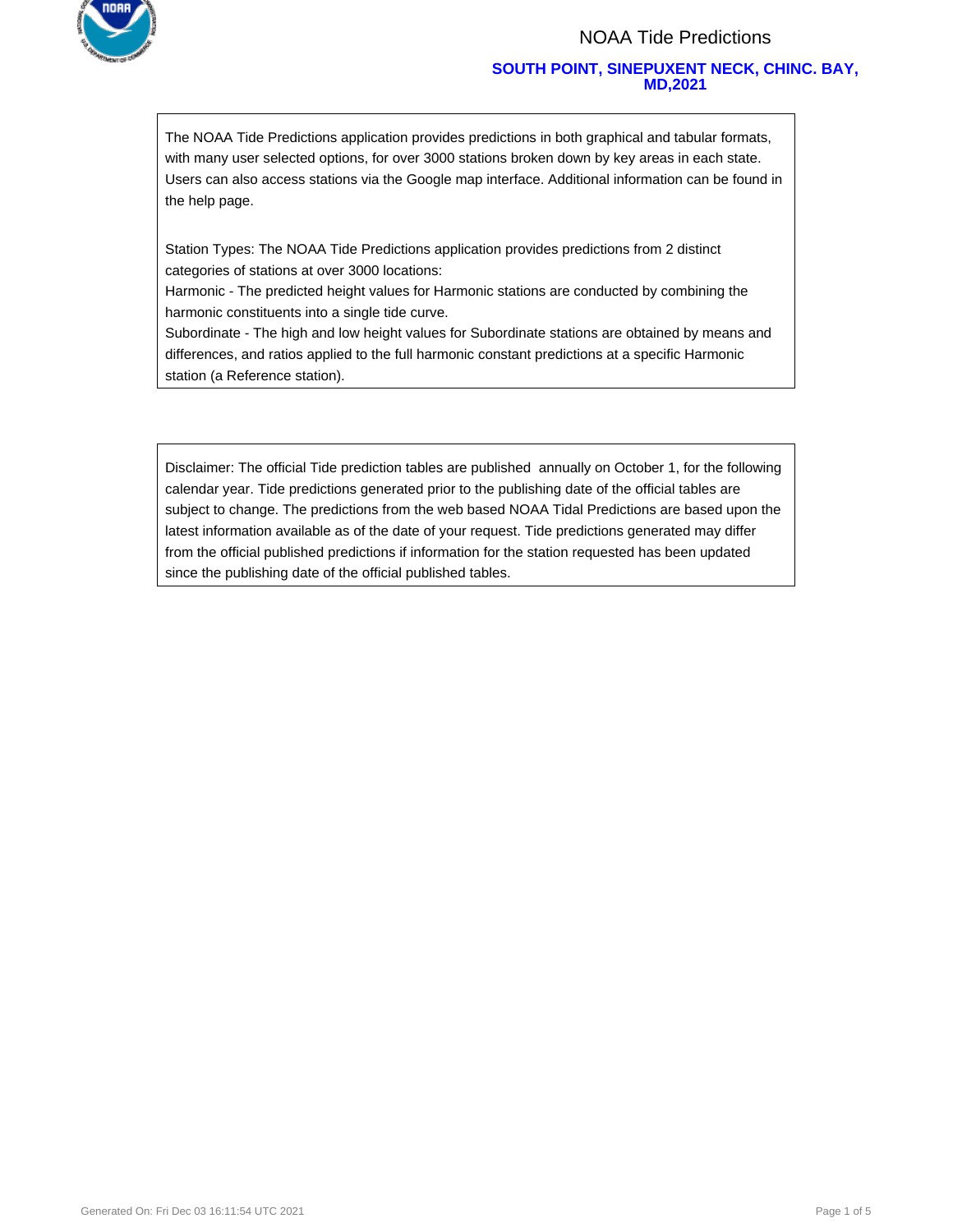

**NOAA Tide Predictions** 

### Time Zone: LST\_LDT **SOUTH POINT, SINEPUXENT NECK, CHINC. BAY, MD,2021**  Datum: MLLW **( 38 12.9N / 75 11.5W )**

**Times and Heights of High and Low Waters** 

|                  |                                                                          |        |                                  | January                                                                        |          |                           |                                                                                           |    |                           | February                                                                  |                                                        |                |                                                                              |                                  | March                                                                      |                                              |        |
|------------------|--------------------------------------------------------------------------|--------|----------------------------------|--------------------------------------------------------------------------------|----------|---------------------------|-------------------------------------------------------------------------------------------|----|---------------------------|---------------------------------------------------------------------------|--------------------------------------------------------|----------------|------------------------------------------------------------------------------|----------------------------------|----------------------------------------------------------------------------|----------------------------------------------|--------|
|                  | Time                                                                     | Height |                                  | Time                                                                           | Height   |                           | Time                                                                                      |    | Height                    | Time                                                                      | Height                                                 |                | Time                                                                         | Height                           | Time                                                                       | Height                                       |        |
| 1<br>F           | h m<br>12:33 AM 0.2<br>06:36 AM -0.2<br>02:10 PM 0.4<br>09:01 PM 0.0     | ft     | cm<br>6<br>-6<br>12<br>0         | h m<br>16 02:06 AM 0.2<br>08:02 AM -0.2<br>Sa 02:57 PM 0.4<br>09:50 PM -0.1    | ft<br>cm | 6<br>$-6$<br>12<br>$-3$   | h m<br>11<br>02:30 AM 0.3<br>08:18 AM -0.2<br>M 03:04 PM 0.4<br>09:27 PM -0.1             | ft | cm<br>9<br>-6<br>12<br>-3 | h m<br><b>16</b> 03:22 AM 0.3<br>09:31 AM<br>Tu 03:30 PM<br>09:54 PM      | ft<br>cm<br>-9<br>0<br>0.0<br>0.3<br>9<br>$-0.1$<br>-3 | 1<br>м         | h m<br>01:24 AM 0.4<br>$07:15$ AM $-0.1$<br>01:51 PM 0.4<br>07:52 PM -0.1    | ft<br>сm<br>12<br>-3<br>12<br>-3 | h m<br>16 03:08 AM 0.4<br>09:25 AM<br>Tu 03:13 PM 0.4<br>09:06 PM          | ft<br>cm<br>12<br>3<br>0.1<br>12<br>0.0<br>0 |        |
| 2                | $01:20$ AM $0.2$<br>$07:21$ AM $-0.2$<br>Sa 02:52 PM 0.4<br>09:35 PM 0.0 |        | 6<br>-6<br>12<br>0               | 1703:01 AM 0.2<br>09:06 AM -0.1<br>Su 03:36 PM 0.3<br>10:26 PM -0.1            |          | 6<br>-3<br>9<br>-3        | $\boldsymbol{2}$<br>03:30 AM 0.3<br>$09:24$ AM $-0.1$<br>Tu 03:42 PM 0.3<br>10:06 PM -0.2 |    | 9<br>-3<br>9<br>-6        | 17 04:06 AM 0.3<br>W 03:58 PM 0.3<br>10:16 PM -0.1                        | 9<br>0<br>9<br>-3                                      |                | 02:22 AM 0.4<br>08:21 AM -0.1<br>Tu 02:34 PM 0.4<br>08:45 PM -0.1            | 12<br>-3<br>12<br>-3             | 1703:52 AM 0.5<br>10:17 AM 0.1<br>W 03:45 PM 0.4<br>09:42 PM               | 15<br>3<br>12<br>0.0<br>0                    |        |
| 3                | 02:27 AM 0.2<br>08:23 AM -0.2<br>Su 03:32 PM 0.4<br>10:05 PM -0.1        |        | 6<br>-6<br>12<br>-3              | <b>18</b> 03:51 AM 0.2<br>09:54 AM -0.1<br>M 04:12 PM 0.3<br>10:58 PM -0.1     |          | 6<br>-3<br>9<br>-3        | 3<br>04:28 AM 0.3<br>$10:22$ AM $-0.1$<br>W 04:22 PM 0.3<br>10:48 PM -0.2                 |    | 9<br>-3<br>9<br>-6        | 1804:56 AM 0.3<br>10:52 AM 0.0<br>Th 04:23 PM 0.2<br>10:46 PM -0.1        | 9<br>0<br>6<br>-3                                      | 3<br>W         | 03:20 AM 0.5<br>09:31 AM 0.0<br>03:18 PM 0.4<br>09:34 PM -0.1                | 15<br>0<br>12<br>-3              | 1804:34 AM 0.5<br>10:56 AM 0.1<br>Th 04:12 PM 0.4<br>10:19 PM 0.0          | 15<br>3<br>12<br>0                           |        |
| 4                | 03:33 AM 0.2<br>$09:27$ AM $-0.1$<br>M 04:10 PM 0.4<br>10:40 PM -0.1     |        | 6<br>-3<br>12<br>-3              | 1904:42 AM 0.2<br>10:37 AM -0.1<br>Tu 04:48 PM 0.3<br>11:33 PM                 | $-0.1$   | 6<br>-3<br>9<br>-3        | 4 05:40 AM 0.3<br>11:33 AM 0.0<br>Th 05:14 PM 0.3<br>$\bullet$ 11:42 PM -0.2              |    | 9<br>0<br>9<br>-6         | 1906:02 AM 0.3<br>12:34 PM 0.1<br>04:57 PM 0.2<br>$\bullet$ 11:27 PM -0.1 | 9<br>3<br>6<br>-3                                      | 4              | 04:15 AM 0.5<br>10:30 AM 0.0<br>Th 04:01 PM 0.4<br>10:20 PM -0.1             | 15<br>0<br>12<br>-3              | 19 05:16 AM 0.5<br>11:31 AM 0.2<br>F<br>04:39 PM 0.3<br>10:56 PM 0.0       | 15<br>6<br>9                                 | 0      |
| 5                | 04:37 AM 0.2<br>$10:23$ AM $-0.1$<br>Tu 04:52 PM 0.3<br>11:25 PM -0.1    |        | 6<br>-3<br>9<br>-3               | 20 05:46 AM 0.2<br>11:40 AM 0.0<br>W 05:34 PM 0.2<br>$\bullet$                 |          | 6<br>0<br>6               | 5<br>06:56 AM 0.3<br>01:25 PM 0.0<br>F<br>06:35 PM 0.2                                    |    | 9<br>0<br>6               | 2007:08 AM 0.3<br>01:52 PM 0.1<br>Sa 06:35 PM 0.2                         | 9<br>3<br>6                                            | 5              | 05:19 AM 0.5<br>11:49 AM 0.1<br>04:53 PM 0.3<br>11:13 PM -0.1                | 15<br>3<br>9<br>-3               | 2006:07 AM 0.5<br>12:22 PM 0.2<br>Sa 05:13 PM 0.3<br>11:36 PM 0.0          | 15<br>6                                      | 9<br>0 |
| 6<br>$\mathbf o$ | 06:02 AM 0.3<br>$11:31$ AM $-0.1$<br>W 05:54 PM 0.3                      |        | 9<br>-3<br>9                     | 21 12:19 AM $-0.1$<br>06:54 AM 0.2<br>Th 01:22 PM<br>06:36 PM 0.2              | 0.0      | 3 6<br>6<br>0<br>6        | 12:54 AM -0.2<br>07:56 AM 0.4<br>Sa 02:37 PM 0.0<br>07:39 PM 0.2                          |    | -6<br>12<br>0<br>6        | $21$ 12:29 AM $-0.1$<br>07:59 AM 0.4<br>Su 02:49 PM 0.1<br>07:33 PM 0.2   | -3<br>12<br>3<br>6                                     | 6<br>$\bullet$ | 06:34 AM 0.5<br>01:21 PM 0.1<br>Sa 06:19 PM 0.3                              | 15<br>3<br>9                     | 21 07:21 AM 0.5<br>02:19 PM 0.2<br>Su 06:00 PM 0.3<br>$\bullet$            | 15<br>6                                      | 9      |
| 7                | 12:24 AM -0.2<br>07:16 AM 0.3<br>Th 01:19 PM 0.0<br>07:02 PM 0.3         |        | -6<br>9<br>0<br>9                | 22 01:07 AM -0.1<br>07:47 AM 0.3<br>F<br>02:24 PM<br>07:26 PM 0.2              | 0.0      | -3<br>9<br>0<br>6         | 01:59 AM -0.2<br>7<br>08:51 AM 0.4<br>Su 03:47 PM 0.0<br>08:31 PM 0.2                     |    | -6<br>12<br>0<br>6        | 2201:31 AM -0.1<br>08:46 AM 0.4<br>M 03:51 PM 0.1<br>08:14 PM 0.2         | -3<br>12<br>3<br>6                                     |                | 12:34 AM -0.1<br>07:39 AM 0.5<br>Su 02:26 PM 0.1<br>07:30 PM 0.3             | -3<br>15<br>3<br>9               | $22$ 12:27 AM 0.0<br>08:24 AM 0.5<br>M 03:14 PM 0.2<br>08:00 PM 0.3        | 0<br>15<br>6<br>9                            |        |
| 8<br>F           | $01:23$ AM $-0.2$<br>08:12 AM 0.4<br>02:40 PM 0.0<br>07:54 PM 0.2        |        | -6<br>12<br>0<br>6               | 23 01:45 AM -0.2<br>08:33 AM 0.3<br>Sa 03:26 PM<br>08:05 PM 0.2                | 0.0      | -6<br>9<br>0<br>6         | 03:02 AM -0.2<br>18<br>09:50 AM 0.4<br>M 04:49 PM 0.0<br>09:28 PM 0.2                     |    | -6<br>12<br>0<br>6        | 23 02:22 AM -0.1<br>09:37 AM 0.4<br>Tu 04:44 PM 0.1<br>08:54 PM 0.2       | -3<br>12<br>3<br>6                                     | м              | $01:54$ AM $-0.1$<br>08:34 AM 0.5<br>03:28 PM 0.1<br>08:25 PM 0.3            | -3<br>15<br>3<br>9               | $2301:41$ AM $0.0$<br>09:12 AM 0.5<br>Tu 04:04 PM 0.2<br>08:54 PM 0.4      | 0<br>15<br>6<br>12                           |        |
| 9                | 02:14 AM -0.2<br>09:07 AM 0.4<br>Sa 03:57 PM<br>08:42 PM 0.2             | 0.0    | -6<br>12<br>0<br>6               | 24 02:20 AM -0.2<br>09:21 AM 0.3<br>Su 04:28 PM<br>08:40 PM 0.1                | 0.0      | -6<br>9<br>0<br>3         | 04:11 AM -0.2<br>19<br>10:51 AM 0.4<br>Tu 05:38 PM 0.0<br>10:32 PM 0.2                    |    | -6<br>12<br>0<br>6        | 24 03:16 AM -0.1<br>10:31 AM 0.4<br>W 05:23 PM 0.0<br>09:53 PM 0.3        | -3<br>12<br>0<br>9                                     |                | 03:00 AM -0.1<br>09:29 AM 0.5<br>Tu 04:28 PM 0.1<br>09:20 PM 0.3             | -3<br>15<br>3<br>9               | <b>24</b> 02:48 AM 0.0<br>09:58 AM 0.5<br>W 04:55 PM 0.2<br>09:40 PM 0.4   | 0<br>15<br>6<br>12                           |        |
|                  | 1003:08 AM -0.3<br>10:07 AM 0.4<br>Su 05:02 PM 0.0<br>09:37 PM 0.2       |        | -9<br>12<br>0<br>6               | $2502:59$ AM $-0.2$<br>10:14 AM 0.3<br>M 05:16 PM<br>09:17 PM 0.1              | 0.0      | -6<br>9<br>0<br>3         | 1005:08 AM -0.2<br>11:41 AM 0.4<br>W 06:19 PM -0.1<br>11:28 PM 0.2                        |    | -6<br>12<br>-3<br>6       | 25 04:17 AM -0.1<br>11:18 AM 0.4<br>Th 05:51 PM 0.0<br>10:57 PM 0.3       | -3<br>12<br>$\Omega$<br>9                              |                | <b>10</b> 04:08 AM -0.1<br>10:27 AM 0.5<br>W 05:16 PM 0.1<br>10:22 PM 0.3    | -3<br>15<br>3<br>9               | $2503:47$ AM 0.0<br>10:47 AM 0.5<br>Th 05:38 PM 0.1<br>10:37 PM 0.4        | 0<br>15<br>3<br>12                           |        |
|                  | 11 04:11 AM -0.3<br>11:06 AM 0.4<br>M 05:52 PM -0.1<br>10:42 PM 0.2      |        | -9<br>12<br>-3<br>6              | 26 03:49 AM -0.2<br>11:05 AM 0.4<br>Tu 05:54 PM 0.0<br>10:15 PM 0.1            |          | -6<br>12<br>0<br>3        | $11$ 05:50 AM -0.2<br>12:23 PM 0.4<br>Th 06:59 PM -0.1                                    |    | -6<br>12<br>-3            | 26 05:06 AM -0.1<br>11:58 AM 0.5<br>06:14 PM 0.0<br>F<br>11:47 PM 0.3     | -3<br>15<br>0<br>9                                     |                | 11 05:03 AM -0.1<br>11:17 AM 0.5<br>Th 05:55 PM 0.0<br>11:17 PM 0.4          | -3<br>15<br>$\Omega$<br>12       | $2604:54$ AM 0.0<br>11:37 AM 0.5<br>F<br>06:09 PM 0.1<br>11:42 PM 0.5      | 0<br>15<br>3<br>15                           |        |
|                  | 1205:06 AM -0.3<br>11:56 AM 0.5<br>Tu 06:36 PM -0.1<br>11:37 PM 0.2      |        | 15 <sup>1</sup><br>-3<br>6       | $-9$ 27 04:38 AM $-0.2$<br>11:48 AM 0.4<br>W 06:24 PM 0.0<br>11:11 PM 0.2      |          | 12 <sub>1</sub><br>0<br>6 | $-6$   12 12:14 AM 0.2<br>06:26 AM -0.2<br>F<br>$01:02$ PM $0.4$<br>07:41 PM -0.1         |    | 6<br>-6<br>12<br>-3       | 27 05:47 AM -0.1<br>12:34 PM 0.5<br>Sa 06:37 PM 0.0<br>$\circ$            | -3<br>15                                               | F.             | 1205:46 AM 0.0<br>11:56 AM 0.5<br>06:28 PM 0.0                               | 0<br>15<br>0                     | 27 05:56 AM 0.0<br>12:22 PM 0.6<br>Sa 06:34 PM 0.1                         | 0<br>18                                      | 3      |
|                  | $1305:49$ AM $-0.3$<br>12:42 PM 0.4<br>W 07:24 PM -0.1                   |        | -9<br>12<br>-3                   | $2805:16$ AM $-0.2$<br>12:26 PM 0.4<br>Th 06:51 PM 0.0<br>$\circ$ 11:53 PM 0.2 |          | -6<br>12<br>0<br>6        | 13 12:58 AM 0.2<br>07:00 AM -0.2<br>Sa 01:41 PM 0.4<br>08:26 PM -0.1                      |    | 6<br>-6<br>12<br>-3       | 28 12:33 AM 0.4<br>06:27 AM -0.1<br>Su 01:11 PM 0.5<br>07:08 PM -0.1      | 12<br>-3<br>15<br>-3                                   |                | 13 12:02 AM 0.4<br>06:22 AM 0.0<br>Sa 12:32 PM 0.5<br>$\bullet$ 06:58 PM 0.0 | 12<br>0<br>15<br>0               | 28 12:36 AM 0.5<br>06:42 AM 0.0<br>Su 01:01 PM 0.6<br>$\circ$ 07:01 PM 0.0 | 15<br>0<br>18<br>0                           |        |
|                  | 14 12:24 AM 0.2<br>06:27 AM -0.3<br>Th 01:27 PM 0.4<br>08:18 PM -0.1     |        | 6<br>-9<br>12 <sub>1</sub><br>-3 | 29 05:52 AM -0.2<br>01:03 PM 0.4<br>F 07:17 PM -0.1                            |          | -6<br>12<br>-3            | 1401:45 AM 0.3<br>07:42 AM -0.1<br>Su 02:21 PM 0.4<br>09:05 PM -0.1                       |    | 9<br>-3<br>12<br>-3       |                                                                           |                                                        |                | <b>14</b> 12:42 AM 0.4<br>07:54 AM 0.0<br>Su 02:05 PM 0.4<br>08:23 PM 0.0    | 12<br>0<br>12<br>0               | 29 01:24 AM 0.6<br>07:26 AM 0.0<br>M 01:38 PM 0.5<br>07:33 PM 0.0          | 18<br>0<br>15<br>0                           |        |
| F                | <b>15</b> 01:12 AM 0.2<br>07:08 AM -0.2<br>02:13 PM 0.4<br>09:09 PM -0.1 |        | 6<br>-6<br>12<br>-3              | $30$ 12:35 AM 0.2<br>06:30 AM -0.2<br>Sa 01:42 PM 0.4<br>07:57 PM -0.1         |          | 6<br>-6<br>12<br>-3       | 1502:35 AM 0.3<br>08:41 AM -0.1<br>M 02:57 PM 0.3<br>09:34 PM -0.1                        |    | 9<br>-3<br>9<br>-3        |                                                                           |                                                        |                | <b>15</b> 02:23 AM 0.4<br>08:31 AM 0.0<br>M 02:39 PM 0.4<br>08:40 PM 0.0     | 12<br>$\Omega$<br>12<br>0        | 30 02:14 AM 0.6<br>08:18 AM 0.1<br>Tu 02:18 PM 0.5<br>08:13 PM 0.0         | 18<br>3<br>15<br>0                           |        |
|                  |                                                                          |        |                                  | 31 01:26 AM 0.2<br>07:16 AM -0.2<br>Su 02:24 PM 0.4<br>08:45 PM -0.1           |          | 6<br>-6<br>12<br>-3       |                                                                                           |    |                           |                                                                           |                                                        |                |                                                                              |                                  | 31 03:09 AM 0.6<br>09:32 AM 0.1<br>W 03:05 PM 0.5<br>09:05 PM 0.0          | 18<br>3<br>15                                | 0      |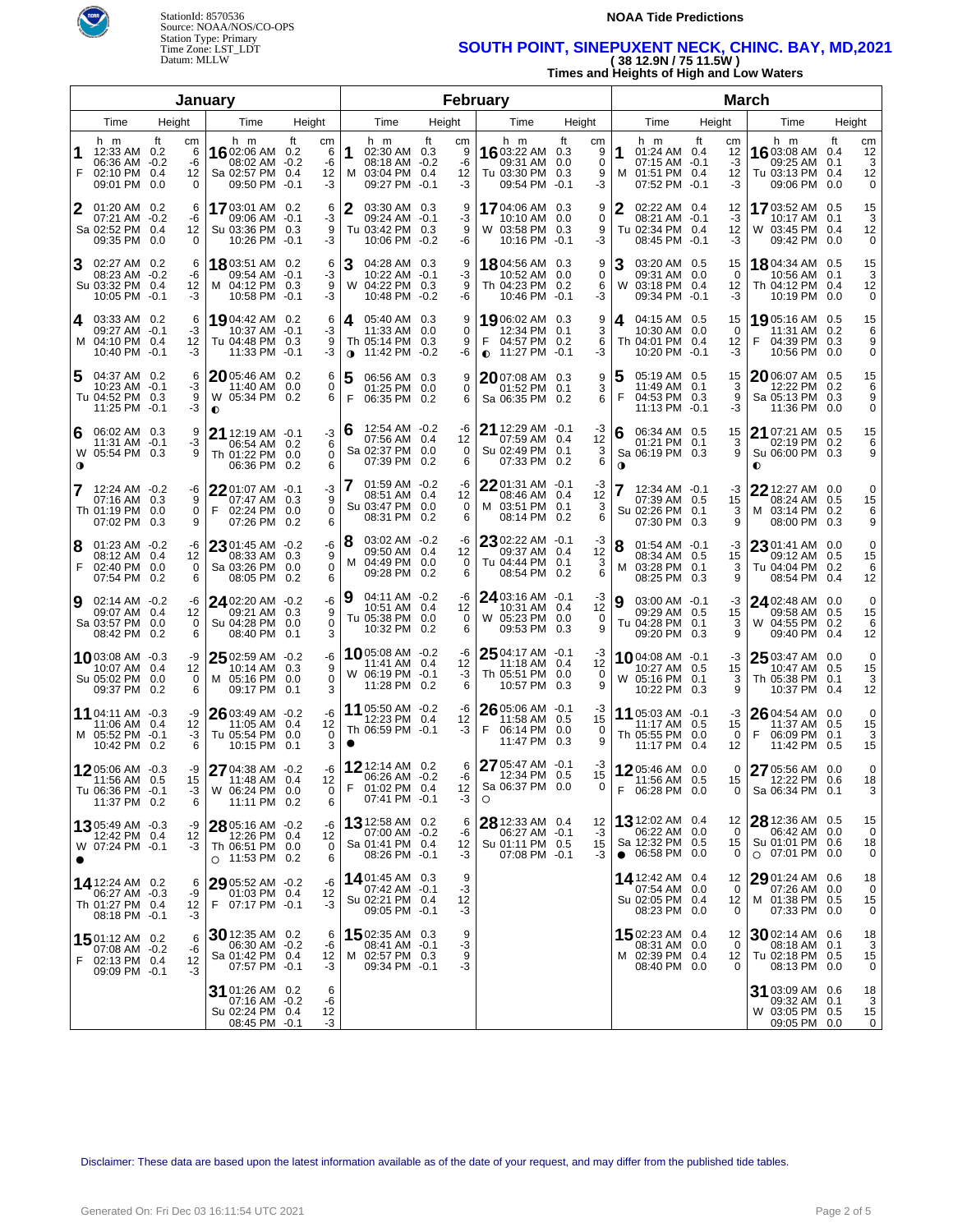

#### **NOAA Tide Predictions**

## Time Zone: LST\_LDT **SOUTH POINT, SINEPUXENT NECK, CHINC. BAY, MD,2021**  Datum: MLLW **( 38 12.9N / 75 11.5W )**

**Times and Heights of High and Low Waters** 

|                |                                                                        |                                  | April                                                                      |                                       |                                                                                     |                                | May                                                                  |                                                     | June                                                                                                 |                                                                                  |                                                       |
|----------------|------------------------------------------------------------------------|----------------------------------|----------------------------------------------------------------------------|---------------------------------------|-------------------------------------------------------------------------------------|--------------------------------|----------------------------------------------------------------------|-----------------------------------------------------|------------------------------------------------------------------------------------------------------|----------------------------------------------------------------------------------|-------------------------------------------------------|
| Time<br>Height |                                                                        |                                  | Time                                                                       | Height                                | Time                                                                                | Height                         | Time                                                                 | Height                                              | Time<br>Height                                                                                       | Time                                                                             | Height                                                |
| 1              | h m<br>04:06 AM 0.7<br>10:42 AM 0.1<br>Th 03:57 PM 0.5<br>10:05 PM 0.0 | ft<br>cm<br>21<br>3<br>15<br>0   | h m<br>16 04:06 AM 0.6<br>10:53 AM 0.2<br>F<br>03:23 PM 0.4<br>09:23 PM    | ft<br>сm<br>18<br>6<br>12<br>0.1<br>3 | h m<br>04:46 AM 0.7<br>1<br>11:38 AM 0.2<br>Sa 04:36 PM 0.5<br>10:44 PM 0.1         | ft<br>сm<br>21<br>6<br>15<br>3 | h m<br>16 04:25 AM 0.6<br>11:21 AM<br>Su 03:32 PM<br>09:39 PM        | ft<br>cm<br>18<br>9<br>0.3<br>0.4<br>12<br>0.1<br>3 | h m<br>ft<br>cm<br>1<br>06:11 AM 0.6<br>18<br>01:13 PM 0.2<br>6<br>Tu 06:27 PM 0.4<br>12             | h m<br><b>16</b> 05:18 AM<br>11:52 AM<br>W 05:14 PM 0.4<br>11:09 PM 0.1          | ft<br>cm<br>18<br>0.6<br>0.2<br>6<br>12<br>3          |
| 2<br>F         | 05:01 AM 0.6<br>11:40 AM 0.2<br>04:47 PM 0.4<br>10:59 PM 0.0           | 18<br>-6<br>12<br>0              | 1704:47 AM 0.6<br>11:25 AM<br>Sa 04:03 PM 0.4<br>10:15 PM 0.1              | 18<br>0.2<br>6<br>12<br>3             | 05:40 AM 0.7<br>12:39 PM 0.2<br>Su 05:35 PM 0.5<br>11:42 PM 0.1                     | 21<br>6<br>15<br>3             | <b>17</b> 05:05 AM<br>11:50 AM<br>M 04:25 PM 0.4<br>10:35 PM         | 0.6<br>18<br>-9<br>0.3<br>12<br>3<br>0.1            | 12:36 AM 0.1<br>07:09 AM 0.6<br>18<br>02:08 PM 0.1<br>W<br>3<br>15<br>07:43 PM 0.5<br>0              | 1705:59 AM 0.6<br>12:32 PM 0.2<br>Th 06:36 PM 0.5                                | 18<br>6<br>15                                         |
| 3              | 05:59 AM 0.6<br>12:52 PM 0.2<br>Sa 05:44 PM 0.4<br>11:55 PM 0.0        | 18<br>6<br>12<br>0               | <b>18</b> 05:30 AM 0.6<br>12:03 PM 0.3<br>Su 04:44 PM 0.4<br>11:01 PM 0.1  | 18<br>9<br>12<br>3                    | З<br>06:43 AM 0.7<br>01:45 PM 0.2<br>M 06:50 PM 0.4<br>$\bullet$                    | 21<br>6<br>12                  | 18 05:49 AM 0.6<br>12:32 PM<br>Tu 05:18 PM 0.4<br>11:25 PM 0.1       | 18<br>0.2<br>6<br>12<br>3                           | 02:01 AM 0.2<br>6<br>08:04 AM 0.6<br>18<br>Th 02:54 PM 0.1<br>3<br>08:42 PM 0.5<br>15                | <b>18</b> 12:05 AM 0.2<br>06:57 AM<br>01:25 PM 0.1<br>F<br>08:01 PM<br>$\bullet$ | 6<br>0.6<br>18<br>3<br>0.5<br>15                      |
| $\bullet$      | 4 07:10 AM 0.6<br>02:07 PM 0.2<br>Su 07:06 PM 0.4                      | 18<br>6<br>12                    | 19 06:29 AM 0.6<br>01:37 PM 0.3<br>M 05:32 PM 0.4<br>11:50 PM 0.1          | 18<br>9<br>12<br>3                    | 01:04 AM 0.1<br>4<br>07:49 AM 0.6<br>Tu 02:42 PM 0.2<br>08:06 PM 0.5                | 3<br>18<br>6<br>15             | 19 06:49 AM 0.6<br>01:38 PM<br>W 06:53 PM 0.4<br>$\bullet$           | 18<br>0.2<br>6<br>12                                | 03:04 AM 0.2<br>4<br>08:48 AM 0.5<br>15<br>F<br>03:35 PM 0.1<br>3<br>09:30 PM 0.5<br>15              | 19 01:26 AM 0.2<br>07:57 AM 0.6<br>Sa 02:15 PM 0.1<br>08:58 PM                   | 6<br>18<br>3<br>0.6<br>18                             |
| 5              | $01:21$ AM $0.1$<br>08:18 AM 0.6<br>M 03:07 PM 0.2<br>08:21 PM         | 3<br>18<br>6<br>0.4<br>12        | 2007:42 AM 0.6<br>02:36 PM 0.3<br>Tu 07:22 PM 0.4<br>$\bullet$             | 18<br>9<br>12                         | 5<br>02:28 AM 0.2<br>08:42 AM 0.6<br>W 03:30 PM 0.2<br>09:02 PM 0.5                 | 6<br>18<br>6<br>15             | 2012:25 AM 0.2<br>07:52 AM 0.6<br>Th 02:23 PM<br>08:20 PM            | 6<br>18<br>0.2<br>6<br>15<br>0.5                    | 04:03 AM 0.2<br>6<br>09:26 AM 0.5<br>15<br>Sa 04:15 PM 0.1<br>3<br>10:18 PM 0.6<br>18                | $20$ 02:52 AM<br>08:44 AM<br>Su 03:00 PM<br>09:50 PM                             | 0.2<br>6<br>0.5<br>15<br>0.0<br>$\Omega$<br>0.6<br>18 |
| 6              | 02:46 AM 0.1<br>09:12 AM 0.6<br>Tu 04:02 PM 0.2<br>09:16 PM            | 3<br>18<br>6<br>0.4<br>12        | 21 12:56 AM 0.1<br>08:35 AM 0.6<br>W 03:15 PM<br>08:37 PM 0.5              | 3<br>18<br>0.2<br>6<br>15             | 6<br>03:30 AM 0.2<br>09:26 AM 0.6<br>Th 04:18 PM 0.2<br>09:53 PM 0.5                | 6<br>18<br>6<br>15             | 21 01:47 AM 0.2<br>08:39 AM<br>F<br>02:58 PM<br>09:13 PM             | 6<br>0.6<br>18<br>3<br>0.1<br>15<br>0.5             | 05:06 AM 0.2<br>6<br>l 6<br>10:03 AM 0.5<br>15<br>Su 04:56 PM 0.1<br>3<br>11:10 PM 0.6<br>18         | 21 04:12 AM 0.2<br>09:27 AM 0.5<br>M 03:46 PM<br>10:48 PM                        | 6<br>15<br>0.0<br>$\Omega$<br>21<br>0.7               |
| 7              | 03:49 AM 0.1<br>10:00 AM 0.6<br>W 04:57 PM<br>10:09 PM                 | 3<br>18<br>0.2<br>6<br>0.5<br>15 | 22 02:16 AM 0.1<br>09:18 AM 0.6<br>Th 03:50 PM<br>09:27 PM                 | 3<br>18<br>0.2<br>6<br>15<br>0.5      | 7<br>04:31 AM 0.2<br>10:07 AM 0.6<br>F<br>05:04 PM 0.1<br>10:45 PM 0.5              | 6<br>18<br>3<br>15             | 22 03:02 AM 0.2<br>09:19 AM<br>Sa 03:36 PM<br>10:06 PM               | 6<br>0.6<br>18<br>3<br>0.1<br>0.6<br>18             | 06:02 AM 0.2<br>6<br>10:45 AM 0.4<br>12<br>M 05:33 PM 0.1<br>3<br>11:59 PM 0.6<br>18                 | 2205:36 AM<br>10:14 AM<br>Tu 04:40 PM<br>11:49 PM                                | 0.2<br>6<br>0.5<br>15<br>0.0<br>$\Omega$<br>21<br>0.7 |
| 8              | 04:54 AM 0.1<br>10:50 AM 0.6<br>Th 05:45 PM<br>11:07 PM                | 3<br>18<br>3<br>0.1<br>0.5<br>15 | 23 03:22 AM 0.1<br>10:00 AM 0.6<br>F<br>04:30 PM<br>10:22 PM 0.6           | 3<br>18<br>0.2<br>6<br>18             | 8<br>05:32 AM 0.2<br>10:51 AM 0.5<br>Sa 05:45 PM 0.1<br>11:39 PM 0.6                | 6<br>15<br>3<br>18             | 23 04:17 AM 0.2<br>10:00 AM<br>Su 04:20 PM<br>11:06 PM 0.7           | 6<br>0.6<br>18<br>3<br>0.1<br>21                    | 06:46 AM 0.2<br>6<br>18<br>11:32 AM 0.4<br>12<br>Tu 05:58 PM 0.1<br>3                                | 23 06:34 AM 0.2<br>11:18 AM<br>W 05:39 PM                                        | 6<br>0.5<br>15<br>0.0<br>0                            |
| 9              | 05:51 AM 0.1<br>11:39 AM 0.5<br>F 06:24 PM 0.1                         | 3<br>15<br>3                     | 24 04:32 AM 0.1<br>10:47 AM 0.6<br>Sa 05:12 PM<br>11:24 PM 0.6             | 3<br>18<br>3<br>0.1<br>18             | 9<br>06:21 AM 0.2<br>11:37 AM 0.5<br>Su 06:17 PM 0.1                                | 6<br>15<br>3                   | 24 05:41 AM 0.2<br>10:50 AM 0.5<br>M 05:11 PM 0.0                    | 6<br>15<br>0                                        | 12:42 AM 0.6<br>18<br>07:25 AM 0.2<br>6<br>W 12:15 PM 0.4<br>12<br>06:15 PM 0.1<br>3                 | 24 12:44 AM 0.7<br>07:23 AM<br>Th 12:21 PM 0.5<br>06:29 PM<br>$\Omega$           | 21<br>0.2<br>6<br>15<br>0.0<br>0                      |
|                | 10 12:01 AM 0.5<br>06:36 AM 0.1<br>Sa 12:21 PM 0.5<br>06:54 PM         | 15<br>3<br>15<br>0.1<br>3        | 25 05:46 AM 0.1<br>11:38 AM 0.6<br>Su 05:51 PM 0.1                         | 3<br>18<br>3                          | 10 12:25 AM 0.6<br>07:02 AM 0.2<br>M 12:17 PM 0.5<br>06:37 PM                       | 18<br>6<br>15<br>0.1<br>3      | 25 12:05 AM 0.7<br>06:38 AM 0.2<br>Tu 11:49 AM<br>05:59 PM           | 21<br>6<br>0.5<br>15<br>0.0<br>0                    | 1001:20 AM 0.6<br>18<br>08:04 AM 0.2<br>6<br>Th 12:47 PM 0.4<br>12<br>06:37 PM 0.1<br>3<br>$\bullet$ | 25 01:34 AM 0.7<br>08:14 AM 0.2<br>F<br>01:13 PM 0.5<br>07:13 PM                 | 21<br>6<br>15<br>0.0<br>0                             |
|                | 11 12:46 AM 0.5<br>07:14 AM 0.1<br>Su 12:57 PM 0.5<br>07:17 PM         | 15<br>3<br>15<br>0.1<br>3        | 26 12:21 AM 0.7<br>06:40 AM 0.1<br>12:25 PM<br>M<br>06:28 PM               | 21<br>3<br>0.6<br>18<br>0.0<br>0      | <b>11</b> 01:04 AM 0.6<br>07:39 AM 0.2<br>Tu 12:52 PM 0.5<br>$\bullet$ 06:47 PM 0.1 | 18<br>6<br>15<br>3             | 26 12:57 AM 0.7<br>07:28 AM<br>W 12:41 PM<br>$\circ$ 06:42 PM        | 21<br>0.2<br>6<br>0.5<br>15<br>0.0<br>$\Omega$      | 11 01:57 AM 0.6<br>18<br>08:52 AM 0.2<br>6<br>F<br>01:10 PM 0.4<br>12<br>07:03 PM 0.1<br>3           | $26$ 02:24 AM 0.7<br>09:17 AM<br>Sa 02:04 PM<br>08:00 PM                         | 21<br>0.2<br>6<br>0.5<br>15<br>0.0<br>0               |
|                | 1201:24 AM 0.6<br>07:48 AM<br>M 01:28 PM 0.5<br>$\bullet$ 07:27 PM 0.1 | 18<br>0.2<br>6<br>15<br>3        | 27 01:11 AM 0.7<br>07:27 AM 0.1<br>Tu 01:07 PM 0.5<br>$\circ$ 07:04 PM 0.0 | 21<br>3<br>15<br>0                    | 1201:40 AM 0.6<br>08:18 AM 0.2<br>W 01:19 PM 0.4<br>07:02 PM 0.1                    | 18<br>6<br>12<br>3             | 27 01:47 AM 0.8<br>08:24 AM 0.2<br>Th 01:28 PM 0.5<br>07:24 PM 0.0   | 24<br>6<br>15<br>0                                  | 1202:37 AM 0.6<br>18<br>09:49 AM 0.3<br>9<br>Sa 01:35 PM 0.4<br>12 <sub>1</sub><br>07:34 PM 0.1<br>3 | $2703:17$ AM 0.7<br>10:15 AM 0.2<br>Su 03:05 PM 0.5<br>09:04 PM 0.0              | 21<br>6<br>15<br>0                                    |
|                | 1302:02 AM 0.6<br>08:26 AM 0.2<br>Tu 01:57 PM 0.5<br>07:39 PM 0.1      | 18<br>6<br>15<br>3               | 28 02:01 AM 0.7<br>08:23 AM 0.2<br>W 01:50 PM 0.5<br>07:44 PM 0.0          | 21<br>6<br>15<br>0                    | 1302:18 AM 0.6<br>09:12 AM 0.3<br>Th 01:40 PM 0.4<br>07:25 PM 0.1                   | 18<br>9<br>12<br>3             | 28 02:40 AM 0.8<br>09:34 AM 0.2<br>F<br>02:19 PM 0.5<br>08:13 PM 0.0 | 24<br>6<br>15<br>0                                  | 13 03:21 AM 0.6<br>18<br>10:32 AM 0.2<br>6<br>Su 02:14 PM 0.4<br>12<br>08:14 PM 0.1<br>3             | 28 04:07 AM 0.7<br>11:02 AM 0.2<br>M 04:06 PM 0.5<br>10:17 PM 0.1                | 21<br>6<br>15<br>3                                    |
|                | 1402:41 AM 0.6<br>09:19 AM 0.2<br>W 02:23 PM 0.4<br>08:01 PM 0.1       | 18<br>6<br>12<br>3               | 29 02:55 AM 0.8<br>09:40 AM 0.2<br>Th 02:39 PM 0.5<br>08:34 PM 0.0         | 24<br>6<br>15<br>0                    | 1402:59 AM 0.6<br>10:08 AM 0.3<br>F<br>02:02 PM 0.4<br>07:56 PM 0.1                 | 18<br>9<br>12<br>3             | 29 03:36 AM 0.7<br>10:34 AM 0.2<br>Sa 03:22 PM 0.5<br>09:21 PM 0.0   | 21<br>6<br>15<br>0                                  | 14.04:03 AM 0.6<br>18<br>11:03 AM 0.2<br>6<br>M 03:12 PM 0.4<br>12<br>09:12 PM 0.1<br>3              | 29 04:52 AM 0.7<br>11:46 AM 0.2<br>Tu 05:01 PM 0.5<br>11:11 PM 0.1               | 21<br>6<br>15<br>3                                    |
|                | 15 03:23 AM 0.6<br>10:14 AM 0.2<br>Th 02:48 PM 0.4<br>08:35 PM 0.1     | 18<br>6<br>12<br>3               | 3003:52 AM 0.7<br>10:44 AM 0.2<br>F.<br>03:39 PM 0.5<br>09:40 PM 0.0       | 21<br>6<br>15<br>$\Omega$             | 1503:43 AM 0.6<br>10:49 AM 0.3<br>Sa 02:40 PM 0.4<br>08:39 PM 0.1                   | 18<br>9<br>12<br>3             | 3004:29 AM 0.7<br>11:25 AM 0.2<br>Su 04:23 PM 0.4<br>10:32 PM 0.1    | 21<br>6<br>12<br>3                                  | 1504:41 AM 0.6<br>18<br>11:25 AM 0.2<br>6<br>Tu 04:16 PM 0.4<br>12<br>10:15 PM 0.1<br>3              | 3005:35 AM 0.6<br>12:31 PM 0.2<br>W 05:59 PM 0.5                                 | 18<br>6<br>15                                         |
|                |                                                                        |                                  |                                                                            |                                       |                                                                                     |                                | 31 05:19 AM 0.7<br>12:16 PM 0.2<br>M 05:21 PM 0.4<br>11:29 PM 0.1    | 21<br>6<br>12<br>3                                  |                                                                                                      |                                                                                  |                                                       |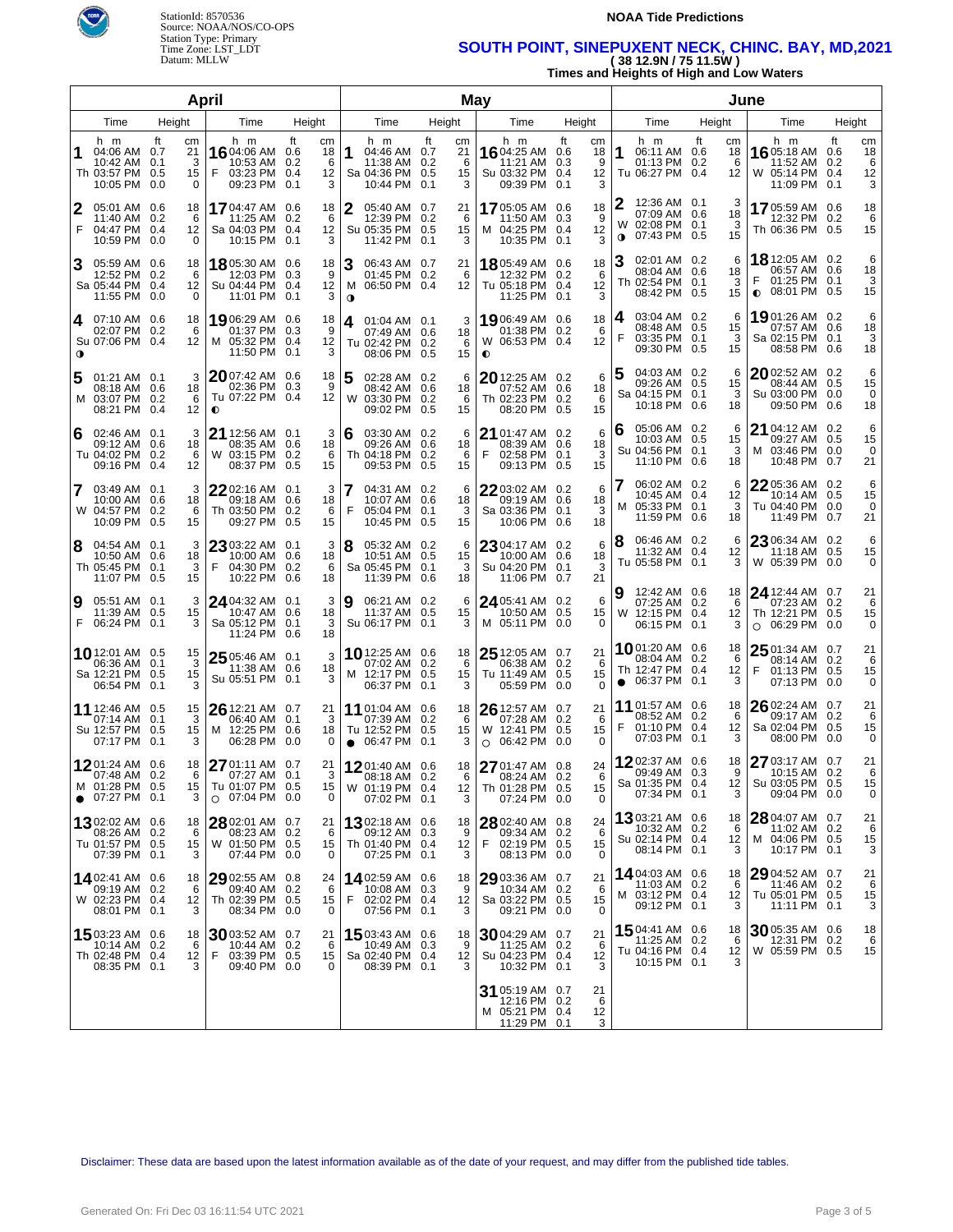

#### **NOAA Tide Predictions**

## Time Zone: LST\_LDT **SOUTH POINT, SINEPUXENT NECK, CHINC. BAY, MD,2021**  Datum: MLLW **( 38 12.9N / 75 11.5W )**

**Times and Heights of High and Low Waters** 

|         |                                                                             |                                       | July                                                                   |                                              |                |                                                                           |           |                          | <b>August</b>                                                             |                                                 |                                                                                    |                                  |                                                                               |                          |                           |
|---------|-----------------------------------------------------------------------------|---------------------------------------|------------------------------------------------------------------------|----------------------------------------------|----------------|---------------------------------------------------------------------------|-----------|--------------------------|---------------------------------------------------------------------------|-------------------------------------------------|------------------------------------------------------------------------------------|----------------------------------|-------------------------------------------------------------------------------|--------------------------|---------------------------|
|         | Time                                                                        | Height                                | Time                                                                   | Height                                       | Time           |                                                                           | Height    |                          | Time                                                                      | Height                                          | Time                                                                               | Height                           | Time                                                                          | Height                   |                           |
| 1       | h m<br>12:05 AM 0.2<br>06:22 AM 0.6<br>Th 01:21 PM 0.1<br><b>↑ 07:08 PM</b> | ft<br>cm<br>6<br>18<br>3<br>0.5<br>15 | h m<br>16 05:23 AM 0.6<br>11:51 AM<br>F<br>06:19 PM 0.6<br>11:56 PM    | ft<br>cm<br>18<br>0.1<br>3<br>18<br>0.2<br>6 | 1              | h m<br>02:05 AM 0.3<br>07:15 AM 0.6<br>Su 01:49 PM 0.2<br>08:29 PM        | ft<br>0.6 | cm<br>9<br>18<br>6<br>18 | h m<br><b>16</b> 01:34 AM 0.4<br>06:42 AM<br>M 01:04 PM 0.2<br>08:25 PM   | ft<br>cm<br>12<br>18<br>0.6<br>-6<br>0.8<br>24  | h m<br>1<br>03:33 AM 0.5<br>08:27 AM 0.6<br>02:26 PM 0.4<br>W<br>09:30 PM 0.8      | ft<br>cm<br>15<br>18<br>12<br>24 | h m<br>16 03:54 AM<br>09:00 AM<br>Th 03:24 PM 0.3<br>09:58 PM                 | ft<br>0.5<br>0.7<br>0.9  | cm<br>15<br>21<br>9<br>27 |
| 2<br>F  | $01:25$ AM $0.2$<br>07:15 AM 0.5<br>02:09 PM<br>08:13 PM                    | 6<br>15<br>3<br>0.1<br>0.5<br>15      | 1706:07 AM 0.6<br>12:37 PM 0.1<br>Sa 07:40 PM 0.6<br>$\bullet$         | 18<br>3<br>18                                | 2              | 03:06 AM 0.4<br>08:11 AM 0.5<br>M 02:33 PM 0.2<br>09:16 PM 0.7            |           | 12<br>15<br>6<br>21      | <b>17</b> 03:00 AM<br>08:06 AM<br>Tu 02:17 PM 0.2<br>09:21 PM             | 0.4<br>12<br>18<br>0.6<br>6<br>0.8<br>24        | 04:28 AM 0.5<br>09:10 AM 0.7<br>Th 03:15 PM 0.3<br>10:17 PM 0.8                    | 15<br>21<br>9<br>24              | 17 04:53 AM 0.5<br>09:53 AM<br>F<br>04:31 PM 0.3<br>10:52 PM                  | 0.7<br>0.9               | 15<br>21<br>9<br>27       |
| 3       | 02:36 AM 0.2<br>08:06 AM 0.5<br>Sa 02:50 PM 0.1<br>09:02 PM                 | 6<br>15<br>3<br>0.6<br>18             | <b>18</b> 01:18 AM 0.3<br>07:15 AM 0.6<br>Su 01:36 PM<br>08:41 PM 0.7  | 9<br>18<br>0.1<br>3<br>21                    | 3              | 04:03 AM 0.4<br>08:54 AM 0.5<br>Tu 03:11 PM 0.2<br>10:02 PM 0.7           |           | 12<br>15<br>6<br>21      | <b>18</b> 04:07 AM 0.4<br>09:02 AM<br>W 03:20 PM 0.2<br>10:16 PM          | 12<br>18<br>0.6<br>6<br>0.8<br>24               | З<br>05:23 AM 0.5<br>09:50 AM 0.7<br>F<br>04:04 PM 0.3<br>11:08 PM 0.8             | 15<br>21<br>9<br>24              | 18 05:47 AM 0.5<br>10:52 AM<br>Sa 05:35 PM 0.3<br>11:46 PM                    | 0.8<br>0.9               | 15<br>24<br>9<br>27       |
| 4       | 03:34 AM 0.3<br>08:48 AM 0.5<br>Su 03:25 PM 0.1<br>09:48 PM                 | 9<br>15<br>3<br>0.6<br>18             | 1902:55 AM 0.3<br>08:19 AM 0.5<br>M 02:33 PM<br>09:35 PM 0.7           | 9<br>15<br>3<br>0.1<br>21                    | 4              | 05:05 AM 0.4<br>09:31 AM 0.5<br>W 03:49 PM 0.2<br>10:53 PM 0.7            |           | 12<br>15<br>6<br>21      | <b>19</b> 05:14 AM 0.4<br>09:55 AM<br>Th 04:27 PM 0.2<br>11:16 PM         | 12<br>0.6<br>18<br>6<br>0.8<br>24               | 06:05 AM 0.5<br>4<br>10:39 AM 0.7<br>Sa 05:02 PM 0.3<br>11:56 PM 0.9               | 15<br>21<br>9<br>27              | 19 06:29 AM 0.4<br>11:51 AM 0.8<br>Su 06:25 PM 0.4                            |                          | 12<br>24<br>12            |
| 5       | 04:35 AM 0.3<br>09:24 AM 0.5<br>M 03:59 PM 0.1<br>10:36 PM                  | 9<br>15<br>3<br>0.6<br>18             | $2004:12AM$ 0.3<br>09:08 AM 0.5<br>Tu 03:26 PM<br>10:32 PM 0.7         | 9<br>15<br>3<br>0.1<br>21                    | 5              | 05:59 AM 0.4<br>10:08 AM 0.5<br>Th 04:37 PM 0.2<br>11:46 PM 0.7           |           | 12<br>15<br>6<br>21      | $2006:09$ AM 0.4<br>10:57 AM<br>05:37 PM 0.2<br>F.                        | 12<br>0.6<br>18<br>6                            | 5<br>06:36 AM 0.5<br>11:39 AM 0.7<br>Su 05:51 PM 0.3                               | 15<br>21<br>9                    | 20 12:31 AM 0.9<br>07:05 AM<br>M 12:41 PM 0.8<br>07:06 PM<br>O                | 0.4<br>0.4               | 27<br>12<br>24<br>12      |
| 6       | 05:37 AM 0.3<br>10:00 AM 0.4<br>Tu 04:36 PM 0.1<br>11:28 PM                 | 9<br>12<br>3<br>0.6<br>18             | 21 05:28 AM 0.3<br>09:58 AM 0.5<br>W 04:25 PM<br>11:34 PM 0.8          | 9<br>15<br>0.0<br>$\Omega$<br>24             | 6<br>F         | 06:39 AM 0.4<br>11:00 AM 0.5<br>05:27 PM 0.2                              |           | 12<br>15<br>6            | <b>21</b> 12:12 AM 0.9<br>06:53 AM<br>Sa 12:01 PM 0.7<br>06:28 PM         | 27<br>12<br>0.4<br>21<br>0.2<br>6               | 6<br>12:37 AM 0.9<br>06:57 AM 0.4<br>М<br>12:30 PM 0.8<br>06:30 PM                 | 27<br>12<br>24<br>0.3<br>9       | 21<br>01:09 AM<br>07:35 AM<br>Tu 01:24 PM<br>07:42 PM                         | 0.9<br>0.4<br>0.8<br>0.4 | 27<br>12<br>24<br>12      |
| 7       | 06:25 AM 0.3<br>10:42 AM 0.4<br>W 05:16 PM 0.1                              | 9<br>12<br>3                          | 2206:24 AM 0.3<br>11:02 AM 0.5<br>Th 05:33 PM 0.0                      | 9<br>15<br>0                                 | 7              | 12:32 AM 0.7<br>07:12 AM 0.4<br>Sa 11:58 AM 0.5<br>06:05 PM               | 0.2       | 21<br>12<br>15<br>6      | $22$ 12:59 AM<br>07:33 AM<br>Su 12:52 PM<br>$O$ 07:09 PM                  | 0.9<br>27<br>12<br>0.4<br>0.7<br>21<br>0.2<br>6 | 01:12 AM 0.9<br>07:14 AM 0.4<br>Tu 01:13 PM 0.8<br>07:08 PM<br>$\bullet$           | 27<br>12<br>24<br>0.3<br>9       | $22$ 01:44 AM<br>07:59 AM<br>W 02:06 PM<br>08:22 PM                           | 0.8<br>0.4<br>0.8<br>0.4 | 24<br>12<br>24<br>12      |
| 8       | 12:17 AM 0.6<br>07:05 AM 0.3<br>Th 11:36 AM 0.4<br>05:50 PM                 | 18<br>9<br>12<br>0.1<br>3             | 23 12:30 AM 0.8<br>07:11 AM 0.3<br>F<br>12:09 PM<br>06:26 PM           | 24<br>9<br>15<br>0.5<br>0.0<br>0             | 8<br>$\bullet$ | 01:10 AM 0.8<br>07:39 AM 0.4<br>Su 12:42 PM 0.6<br>06:39 PM               | 0.2       | 24<br>12<br>18<br>6      | 23 01:40 AM 0.8<br>08:12 AM<br>M 01:39 PM<br>07:47 PM                     | 24<br>0.4<br>12<br>0.7<br>21<br>0.3<br>9        | 8<br>01:45 AM 0.9<br>07:39 AM 0.4<br>01:59 PM 0.8<br>W<br>07:50 PM                 | 27<br>12<br>24<br>12<br>0.4      | 23 02:18 AM 0.8<br>08:16 AM<br>Th 02:50 PM<br>09:21 PM                        | 0.4<br>0.9<br>0.5        | 24<br>12<br>27<br>15      |
| 19<br>F | 12:58 AM 0.6<br>07:41 AM 0.3<br>12:20 PM 0.4<br>06:19 PM                    | 18<br>9<br>12<br>0.1<br>3             | 2401:19 AM 0.8<br>07:57 AM 0.3<br>Sa 01:02 PM<br>07:10 PM<br>$\circ$   | 24<br>9<br>0.5<br>15<br>0.1<br>3             | 9              | $01:46$ AM $0.8$<br>08:00 AM 0.3<br>M 01:21 PM 0.6<br>07:14 PM            | 0.2       | 24<br>9<br>18<br>6       | 24 02:20 AM 0.8<br>08:56 AM<br>Tu 02:27 PM<br>08:33 PM                    | 24<br>12<br>0.4<br>0.7<br>21<br>0.3<br>9        | 9<br>02:20 AM 0.8<br>08:14 AM 0.4<br>Th 02:52 PM 0.9<br>08:45 PM                   | 24<br>12<br>27<br>0.4<br>12      | $24$ 02:53 AM 0.8<br>08:40 AM<br>03:37 PM<br>F<br>10:19 PM                    | 0.4<br>0.9<br>0.5        | 24<br>12<br>27<br>15      |
|         | 1001:36 AM 0.7<br>08:19 AM 0.3<br>Sa 12:53 PM<br>$\bullet$ 06:49 PM         | 21<br>9<br>0.4<br>12<br>3<br>0.1      | 25 02:05 AM 0.8<br>08:48 AM 0.3<br>Su 01:52 PM 0.5<br>07:53 PM 0.1     | 24<br>9<br>15<br>3                           |                | 1002:22 AM 0.8<br>08:26 AM 0.3<br>Tu 02:05 PM 0.6<br>07:54 PM             | 0.2       | 24<br>9<br>18<br>6       | 25 03:01 AM 0.8<br>09:40 AM<br>W 03:18 PM<br>09:38 PM                     | 24<br>12<br>0.4<br>0.7<br>21<br>0.4<br>12       | 1003:00 AM 0.8<br>09:02 AM 0.3<br>03:51 PM 0.9<br>F<br>10:00 PM                    | 24<br>9<br>27<br>0.4<br>12       | 25 03:29 AM 0.8<br>09:18 AM<br>Sa 04:22 PM<br>11:03 PM                        | 0.4<br>0.9<br>0.5        | 24<br>12<br>27<br>15      |
|         | 11 02:14 AM 0.7<br>09:05 AM 0.3<br>Su 01:24 PM<br>07:22 PM 0.1              | 21<br>9<br>0.4<br>12<br>3             | 26 02:52 AM 0.7<br>09:43 AM<br>M 02:46 PM<br>08:48 PM 0.1              | 21<br>0.3<br>9<br>0.5<br>15<br>3             |                | 11 02:59 AM 0.8<br>09:08 AM 0.3<br>W 03:03 PM 0.7<br>08:48 PM             | 0.2       | 24<br>9<br>21<br>6       | 26 03:41 AM 0.8<br>10:17 AM<br>Th 04:08 PM<br>10:33 PM                    | 24<br>0.4<br>12<br>21<br>0.7<br>0.4<br>12       | 11 03:45 AM 0.8<br>09:57 AM 0.3<br>Sa 04:47 PM 0.9<br>11:03 PM                     | 24<br>9<br>27<br>0.5<br>15       | $26$ 04:03 AM 0.7<br>10:03 AM<br>Su 05:05 PM<br>11:44 PM                      | 0.4<br>0.9<br>0.5        | 21<br>12<br>27<br>15      |
|         | 1202:54 AM 0.7<br>09:52 AM<br>M 02:06 PM 0.5<br>08:01 PM 0.1                | 21<br>0.3<br>9<br>15<br>3             | 27 03:38 AM 0.7<br>10:30 AM 0.2<br>Tu 03:44 PM 0.6<br>09:58 PM 0.2     | 21<br>6<br>18<br>6                           |                | 1203:38 AM 0.7<br>09:55 AM 0.3<br>Th 04:05 PM 0.7<br>09:56 PM 0.3         |           | 21<br>9<br>21<br>9       | 27 04:17 AM 0.7<br>10:44 AM 0.3<br>04:54 PM 0.8<br>11:17 PM 0.4           | 21<br>9<br>24<br>12                             | 1204:31 AM 0.8<br>10:48 AM 0.3<br>Su 05:44 PM 0.9                                  | 24<br>9<br>27                    | 27 04:34 AM 0.7<br>10:44 AM<br>M 05:54 PM 0.9                                 | 0.4                      | 21<br>12<br>27            |
|         | 1303:35 AM 0.7<br>10:23 AM 0.2<br>Tu 03:07 PM 0.5<br>08:56 PM 0.1           | 21<br>6<br>15<br>3                    | 28 04:20 AM 0.7<br>11:08 AM 0.2<br>W 04:37 PM 0.6<br>10:52 PM 0.2      | 21<br>6<br>18<br>6                           | F              | <b>13</b> 04:16 AM 0.7<br>10:36 AM 0.2<br>05:00 PM 0.7<br>10:56 PM 0.3    |           | 21<br>6<br>21<br>9       | 28 04:50 AM 0.7<br>11:08 AM 0.3<br>Sa 05:42 PM 0.8                        | 21<br>-9<br>24                                  | <b>13</b> 12:08 AM 0.5<br>05:19 AM 0.7<br>M 11:39 AM 0.3<br>$\bullet$ 06:56 PM 0.9 | 15<br>21<br>9<br>27              | 28 12:51 AM 0.6<br>05:07 AM 0.7<br>Tu 11:25 AM 0.4<br>07:02 PM 0.8            |                          | 18<br>21<br>12<br>24      |
|         | 14 04:13 AM 0.7<br>10:47 AM 0.2<br>W 04:13 PM 0.5<br>10:02 PM 0.1           | 21<br>6<br>15<br>3                    | 29 04:58 AM 0.7<br>11:42 AM 0.2<br>Th 05:27 PM 0.6<br>11:38 PM 0.3     | 21<br>6<br>18<br>9                           |                | <b>14</b> 04:54 AM 0.7<br>11:17 AM 0.2<br>Sa 06:01 PM 0.7<br>11:55 PM 0.4 |           | 21<br>6<br>21<br>12      | $29$ 12:05 AM $\,$ 0.5<br>05:21 AM 0.7<br>Su 11:37 AM 0.3<br>06:42 PM 0.8 | 15<br>21<br>-9<br>24                            | 1401:45 AM 0.5<br>06:30 AM 0.7<br>Tu 12:43 PM 0.3<br>08:08 PM 0.9                  | 15<br>21<br>9<br>27              | 29 02:10 AM 0.6<br>05:55 AM 0.7<br>W 12:14 PM 0.4<br>$0.08:08 \text{ PM}$ 0.9 |                          | 18<br>21<br>12<br>27      |
|         | 1504:47 AM 0.6<br>11:15 AM 0.2<br>Th 05:10 PM 0.5<br>10:59 PM 0.2           | 18<br>6<br>15                         | 30 05:35 AM 0.6<br>12:16 PM 0.2<br>F 06:25 PM 0.6                      | 18<br>6<br>18                                | 0              | 15 05:36 AM 0.7<br>12:03 PM 0.2<br>Su 07:18 PM 0.8                        |           | 21<br>6<br>24            | 3001:30 AM 0.5<br>05:58 AM 0.7<br>M 12:16 PM 0.4<br><b>0</b> 07:50 PM 0.8 | 15<br>21<br>12<br>24                            | 1502:55 AM 0.5<br>08:00 AM 0.7<br>W 02:14 PM 0.3<br>09:05 PM 0.9                   | 15<br>21<br>9<br>27              | $30$ 03:03 AM 0.5<br>07:58 AM 0.7<br>Th 01:29 PM 0.4<br>08:57 PM 0.9          |                          | 15<br>21<br>12<br>27      |
|         |                                                                             |                                       | 31 12:40 AM 0.3<br>06:17 AM 0.6<br>Sa 12:57 PM 0.2<br>$0.07:33$ PM 0.6 | 9<br>18<br>6<br>18                           |                |                                                                           |           |                          | $31$ 02:38 AM 0.5<br>07:28 AM 0.6<br>Tu 01:18 PM 0.4<br>08:44 PM 0.8      | 15<br>18<br>12<br>24                            |                                                                                    |                                  |                                                                               |                          |                           |